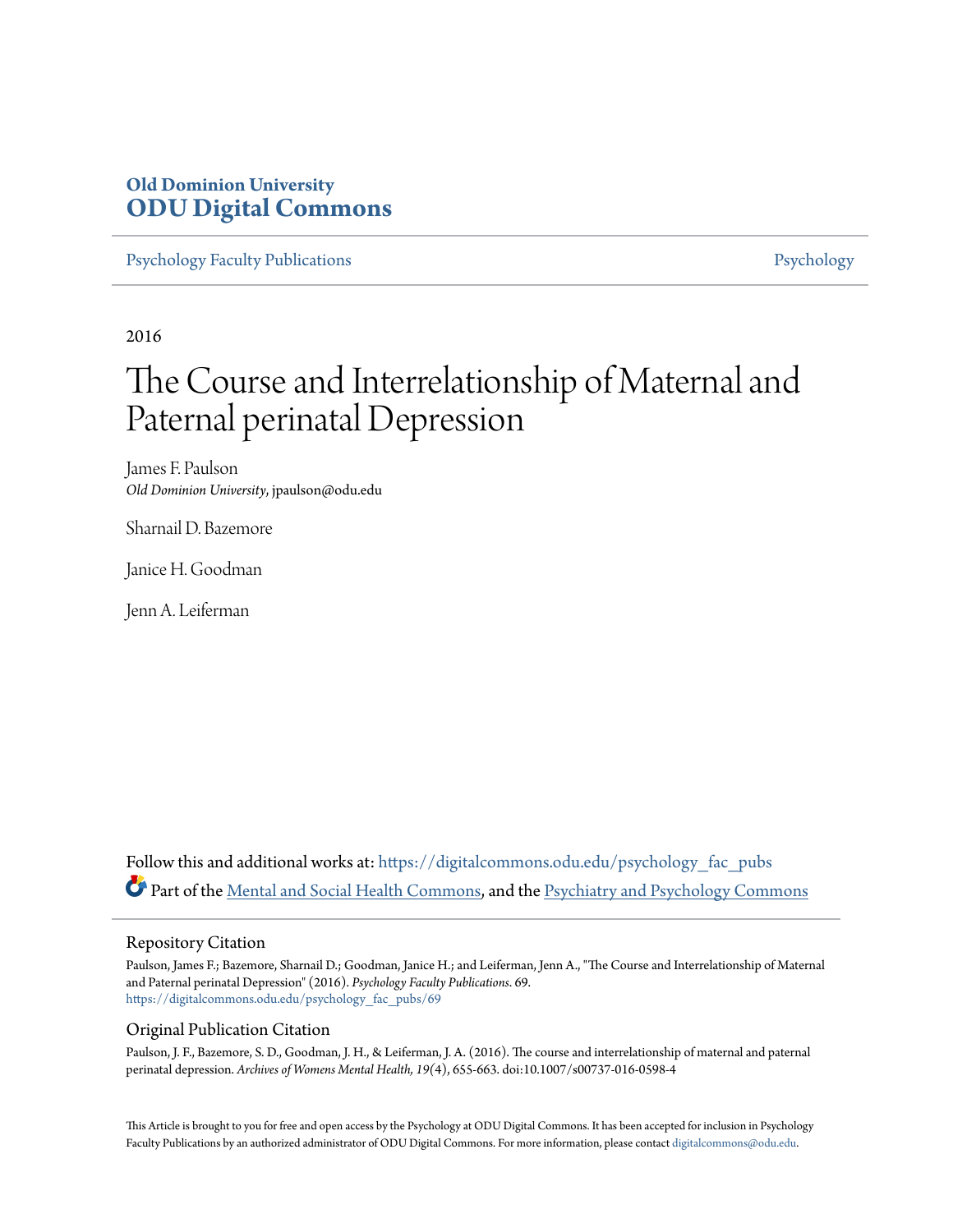

# **HHS Public Access**

Author manuscript Arch Womens Ment Health. Author manuscript; available in PMC 2017 August 01.

Published in final edited form as:

Arch Womens Ment Health. 2016 August ; 19(4): 655–663. doi:10.1007/s00737-016-0598-4.

# **The course and interrelationship of maternal and paternal perinatal depression**

**James F. Paulson<sup>1</sup>, Sharnail D. Bazemore<sup>2</sup>, Janice H. Goodman<sup>3</sup>, and Jenn A. Leiferman<sup>4</sup>** 

<sup>1</sup> Department of Psychology, Old Dominion University, MGB 250, Norfolk, VA 23529, USA

<sup>2</sup> Department of Community and Family Medicine, Duke University Medical Center, Durham, NC, USA

<sup>3</sup> School of Nursing, MGH Institute of Health Professions, Boston, MA, USA

<sup>4</sup> Department of Community and Behavioral Health, Colorado School of Public Health, Aurora, CO, USA

### **Abstract**

The aims of the study were to describe course of depression in both mothers and fathers from the third trimester of pregnancy through 6 months postpartum and to examine the relationship between maternal and paternal depression. Hypotheses were as follows: (a) Depressive symptoms would be correlated between parents and (b) earlier depressive symptoms in one parent would predict later increases in depression in the other. Eighty cohabitating primiparous couples were recruited from prenatal OBGYN visits and community agencies and enrolled during pregnancy, between 28-week gestation and delivery. Participants completed measures of depression on four occasions: baseline and 1, 3, and 6 months postpartum. Ninety-eight percent of the enrolled couples (78; 156 individuals) completed the study. For both mothers and fathers, symptom severity ratings and classification as a probable case were stable across time, with prenatal depression persisting through 6 months in 75 % of mothers and 86 % of fathers. Prenatal depression in fathers predicted worsening depressive symptom severity in mothers across the first six postpartum months but not vice versa. In both expecting/new mothers and fathers, depression demonstrates a stable pattern of occurrence and symptom severity between 28-month gestation and 6 months postpartum. Although prenatal maternal depression is not predictive of symptom change in fathers, mothers with prenatally depressed partners showed significant worsening in overall symptom severity during the first six postpartum months.

#### **Keywords**

Depression; Family; Fathers; Perinatal depression

Maternal perinatal depression affects about 14 % of women (Gavin et al. 2005). Its risk factors and child developmental consequences have been well documented (Beardslee et al.

James F. Paulson JPaulson@odu.edu.

Compliance with ethical standards

**Conflict of interest** The authors report no conflicts of interest.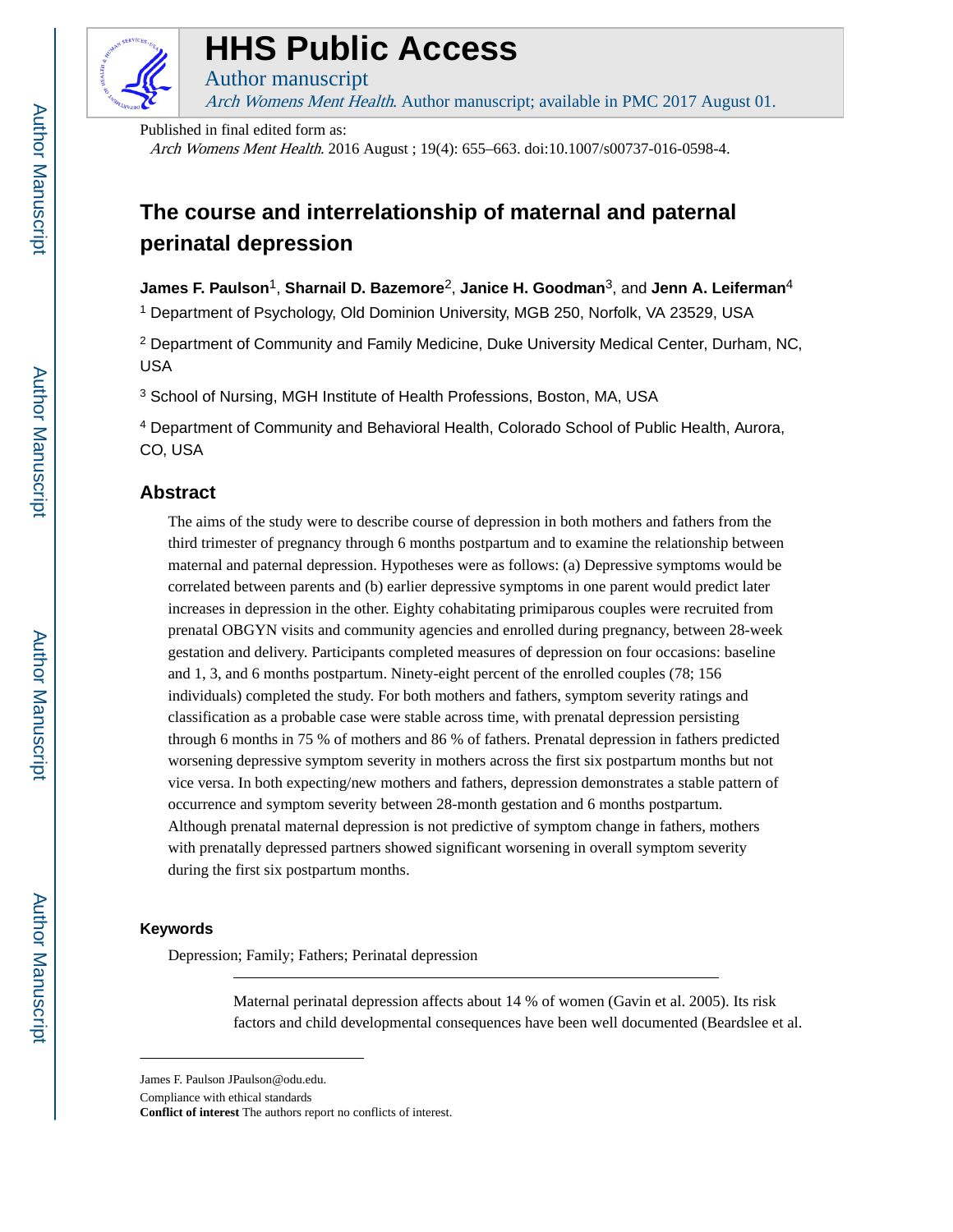1998; Bennett et al. 2004; Gotlib et al. 1989). A complementary focus on depression in expecting and new fathers has only more recently taken shape. This emerging literature suggests that elevated depressive risk is also a problem for expecting and new fathers (Paulson and Bazemore 2010). Moreover, much like the literature on maternal depression, evidence regarding paternal depression points to increases in risks for the child, both in terms of relative impairments in parenting (Davis et al. 2011; Paulson et al. 2009) and longterm functioning in children (Ramchandani et al. 2008). Chronic maternal depression adds to the risk for poor outcomes in children, families, and long-term maternal mental health (Brennan et al. 2000). With the current knowledge base on paternal perinatal depression being at an early developmental stage, very little is understood regarding its course and chronicity.

A recent meta-analysis of paternal depression found that 100 % of articles that reported on the correlation between maternal and paternal depression found elevated depressive symptomatology in one partner to be significantly associated with corresponding increases in the other's (Paulson and Bazemore 2010). Although these findings characterize one partner's depression as a significant risk for the other's, the direction of this effect across pregnancy and the postpartum year remains unexplored.

Longitudinal studies of maternal depression indicate that the rate of maternal depression is higher during pregnancy than during the postpartum period and that the majority of cases of postpartum depression are preceded by depression during pregnancy (Bowen et al. 2012; Heron et al. 2004; Lee and Chung 2007). It is unclear whether the intra-individual course of maternal depression tends to fluctuate or remain relatively stable throughout the perinatal period (Heron et al. 2004; Lee et al. 2007). Furthermore, the risk for depression remains elevated throughout the first postpartum year (Gaynes et al. 2005; Monti et al. 2008). Although maternal postpartum depression is often relatively short-lived, for many women, depression can become prolonged or chronic, especially if there is a history of major depression (Cooper and Murray 1995; Goodman 2004; Horowitz and Goodman 2004).

Fewer studies have examined paternal depression during this period, and longitudinal data on this topic are sparse (Paulson and Bazemore 2010). Two studies suggest that the prevalence of paternal depression decreases shortly after the birth of a baby and then gradually increases over the child's first year (Cox 2005; Matthey et al. 2000), whereas other studies show paternal depressive symptoms to be relatively stable throughout the perinatal period (Deater-Deckard et al. 1998; Raskin et al. 1990). Our review identified no studies that document the longitudinal interrelationship between maternal and paternal depression.

At present, our understanding of course and chronicity of maternal depression from pregnancy to postpartum is incomplete. Because parallel information on the presence and course of paternal chronicity is unavailable, it has not been established how one parent's depression may influence the other's. In this article, we aim to describe the course and interrelationship of depression in both mothers and fathers from the third trimester of pregnancy through 6 months postpartum. We focus on first-time parents in order to characterize course in the absence of family size, ages of other children, or other complicating factors. Our hypotheses were that (a) depressive severity at any time point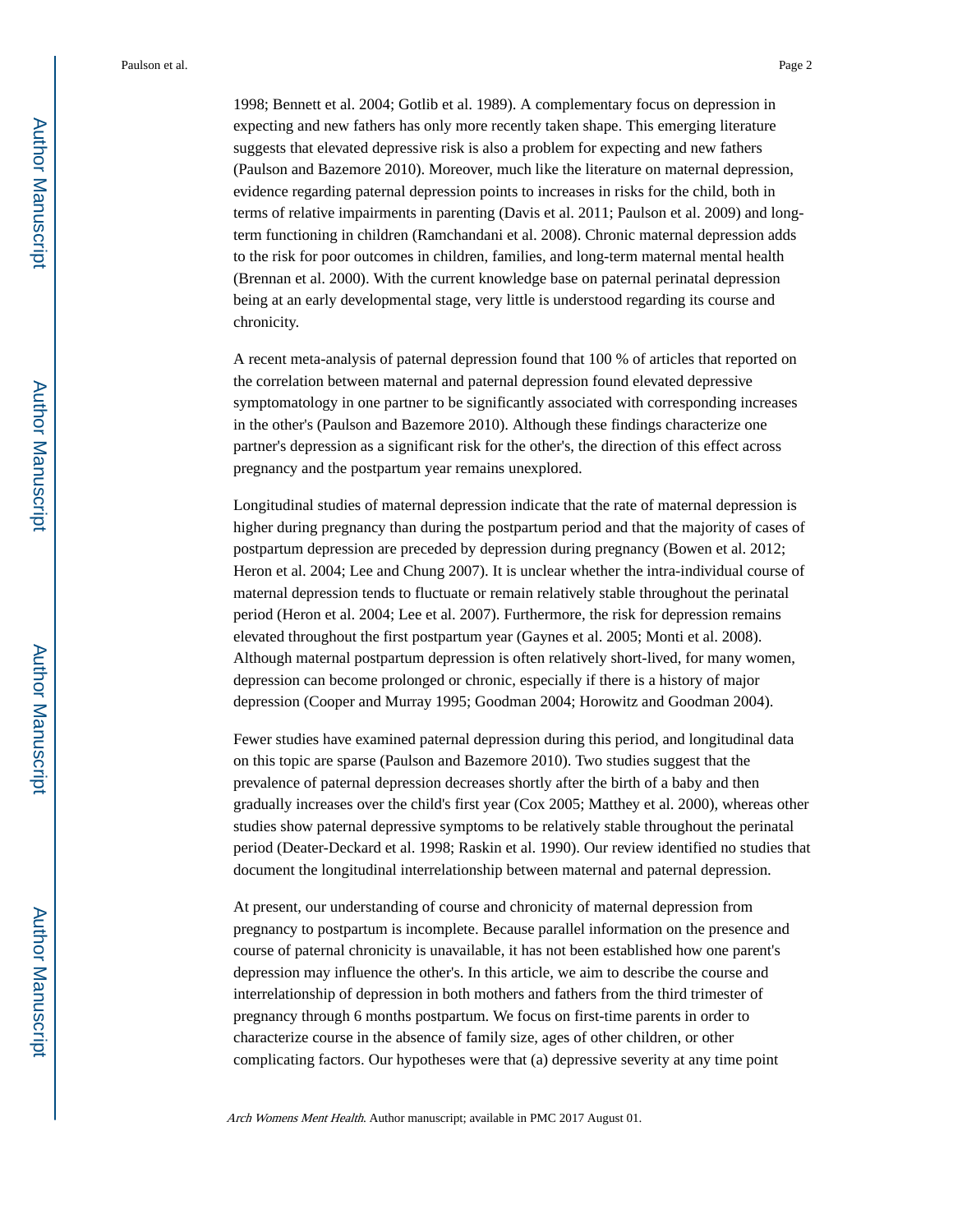would be correlated between parents and (b) more severe prenatal symptomatology in one parent would predict the same in the other in the first six postpartum months.

#### **Materials and methods**

We recruited 80 male–female pairs from local OBGYN practices, childbirth preparation courses, and electronic announcements posted in a variety of other community forums. All participants enrolled in the study during the mother's third trimester of pregnancy (28 weeks to term). Only participants expecting their first child together were included (all mothers were nulliparous, but some fathers had biological children living elsewhere). Participants with a history of major mental illness (bipolar disorder or a psychotic disorder), those who were expecting to leave the area during the study, and those unable to complete paper and pencil questionnaires in English were excluded. Of an initial pool of 120 interested couples, 83 were eligible and 80 ultimately enrolled in the study (96 % enrollment rate). All participants were followed at four study visits occurring at (1) pregnancy, between 28-week gestation and birth; (2) 1 month postpartum; (3) 3 months postpartum; and (4) 6 months postpartum. Visits 1, 3, and 4 were in-person and conducted in participants' homes or our laboratory (selected based on participants' preference) and visit 2 was conducted via telephone for participants' convenience. During each visit, participants completed several questionnaires, interviews, and family activities, the relevant instruments being described below. Informed consent and all other study procedures were approved and overseen by the Institutional Review Boards at Eastern Virginia Medical School and Old Dominion University.

The Center for Epidemiologic Studies Depression Scale (CES-D) is a 20-item, four-point Likert-type scale, self-report questionnaire intended to measure depressive symptomatology in non-clinical populations. Respondents are asked to rate how often during the past week they experienced the 20 symptoms listed. The CES-D is a reliable ( $\alpha = .85$ ) and valid tool that has been used extensively in past research (Radloff 1977). Further, the CES-D permits measurement convergence between general and population-specific depression measures. In this study, we report on both depressive severity, as measured by the total CES-D score, and probable depression caseness, defined by the common threshold of scores 16.

The Edinburgh Postnatal Depression Scale (EPDS) is a self-report ten-item tool that has been used extensively in the past to assist in the identification of women who may be suffering from prepartum or postpartum depression (Cox et al. 1987), and in new and expecting fathers (Madsen and Juhl 2007; Perren et al. 2005; Ramchandani et al. 2005). Item analysis of the EPDS in fathers has found lower rates of endorsement on items but suggests that it corresponds well to diagnostic interview-based assessment when slightly lower cutoffs are used (Matthey et al. 2001). The EPDS places greater emphasis on cognitive and affective symptoms of depression while de-emphasizing somatic symptoms—beneficial in pregnancy and postpartum when fatigue and other somatic symptoms are common and unreliable indicators of depression. Across validation studies of the EPDS, reliability is consistently high ( $\alpha$  > .80). In women, major depression cutoffs have yielded a specificity of 92.5 % and a positive predictive value of 56.8 % (Carothers and Murray 1990). One study using the EPDS in fathers found that a cutoff of  $\ 10$  yields a specificity of 93.8 % and a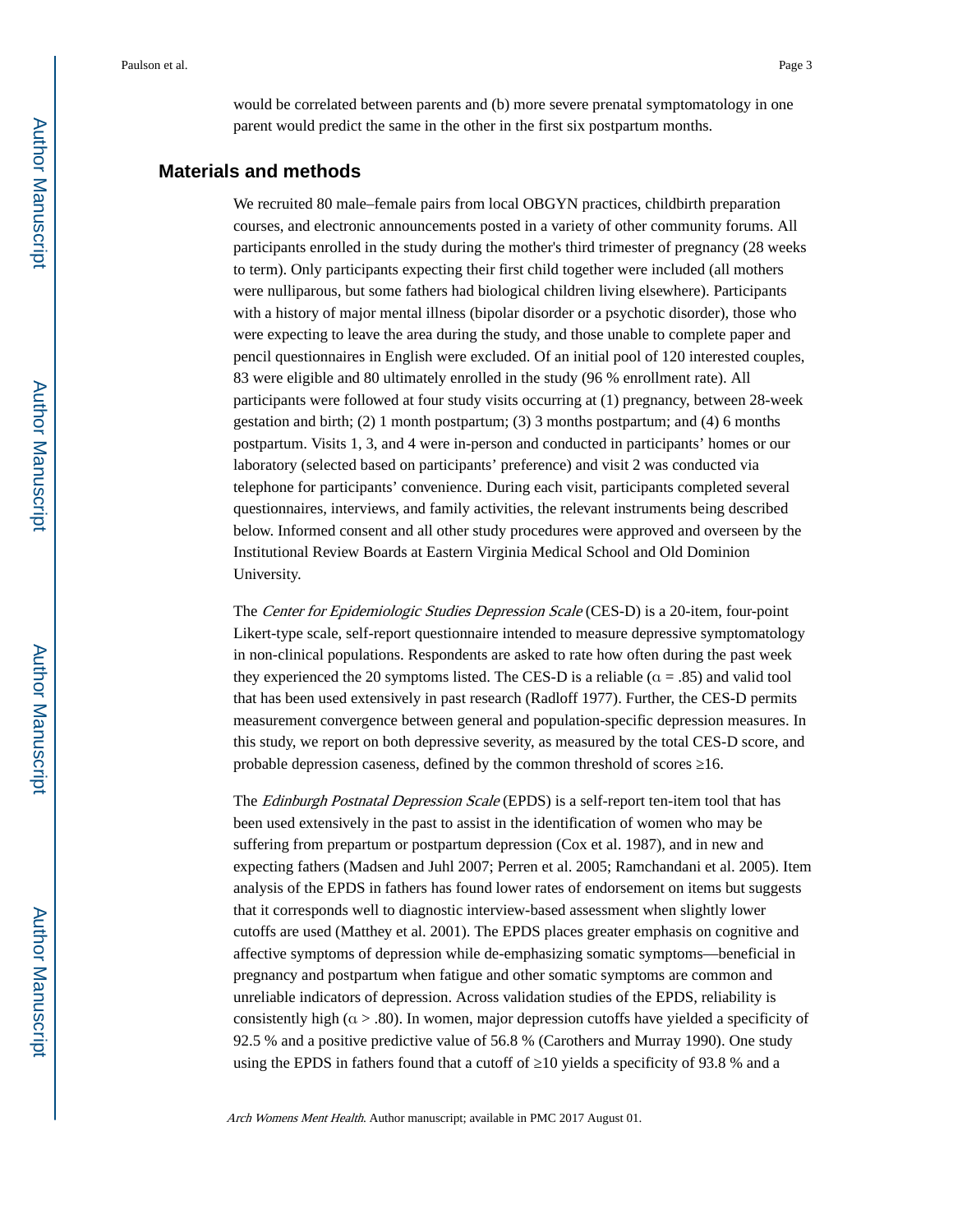positive predictive value of 29.4 % (Matthey et al. 2001). In this study, we report on both depressive severity, as measured by the total EPDS score, as well as using case identification cutoffs in the EPDS, defined in mothers by scores  $\frac{12}{2}$  and in fathers by scores of  $\frac{10}{2}$ . Because the EPDS includes an item that assesses self-harm ideation, we put a screening and referral protocol in place for all participants, which was utilized for two mothers at the 6 month visit. Because data collection had concluded for these families at the time they were screened, no adjustments or additional analyses were conducted for their cases.

Two scales (rather than one) were selected to measure depression because the EPDS, although beneficial because of its exclusion of physical symptoms of depression, remains a novel instrument for assessing depression among expecting and new fathers. As such, the inclusion of the CES-D permits measurement convergence between general and populationspecific depression measures.

To ensure a range of depressive symptom presentations, participants were recruited from depression strata (determined by probable caseness on either the EPDS or CES-D): (a) neither screened positive, (b) father only screened positive, (c) mother only screened positive, and (d) both screened positive. Although the study obtained greater number of participants in group  $a (n=28)$  and smaller numbers for groups  $b (n=18)$ ,  $c(n=16)$ , and d  $(n=18)$ , this scheme, while producing inflated point estimates of depression at baseline, still allows us to examine longitudinal course of depression. Moreover, the over-representation of depressed individuals is advantageous in terms of understanding how these symptoms and related experiences change across late pregnancy and in early parenthood.

#### **Results**

#### **Recruitment and retention**

Of the 80 mother–father pairs who enrolled in the study, two families were lost to follow-up by 6 months postpartum (97.5 % retention). Our sample self-reported as primarily White (similar to the region) with a modal education level of Bsome college^ or an Associate's degree. Most (82 % fathers, 62 % mothers) were employed full time and about 12 % were full-time students. Median household income was \$50,001–\$75,000. Most couples (87 %) were married and 72 % of pregnancies were planned. See Table 1.

#### **Rates of depression over time in the full sample**

The CES-D and EPDS were used together to classify depressive caseness, which was coded as present if a participant scored above the threshold on either measure at a given time point. As expected, due to the oversampling of couples who reported elevated depression at screening, higher rates of depression (20.5 % of fathers and 32.1 % of mothers) were observed in both mothers and fathers in the prenatal period. At 1 month postpartum, both parents demonstrated a decrease in depression when compared to prenatal rates (fathers,  $=$  $-24.3$  %; mothers,  $= -15.4$  %). Maternal rates of depression continued to decline at 3 and 6 months, whereas paternal rates increased by 7.6 % by 3 months and remained stable. See Table 2.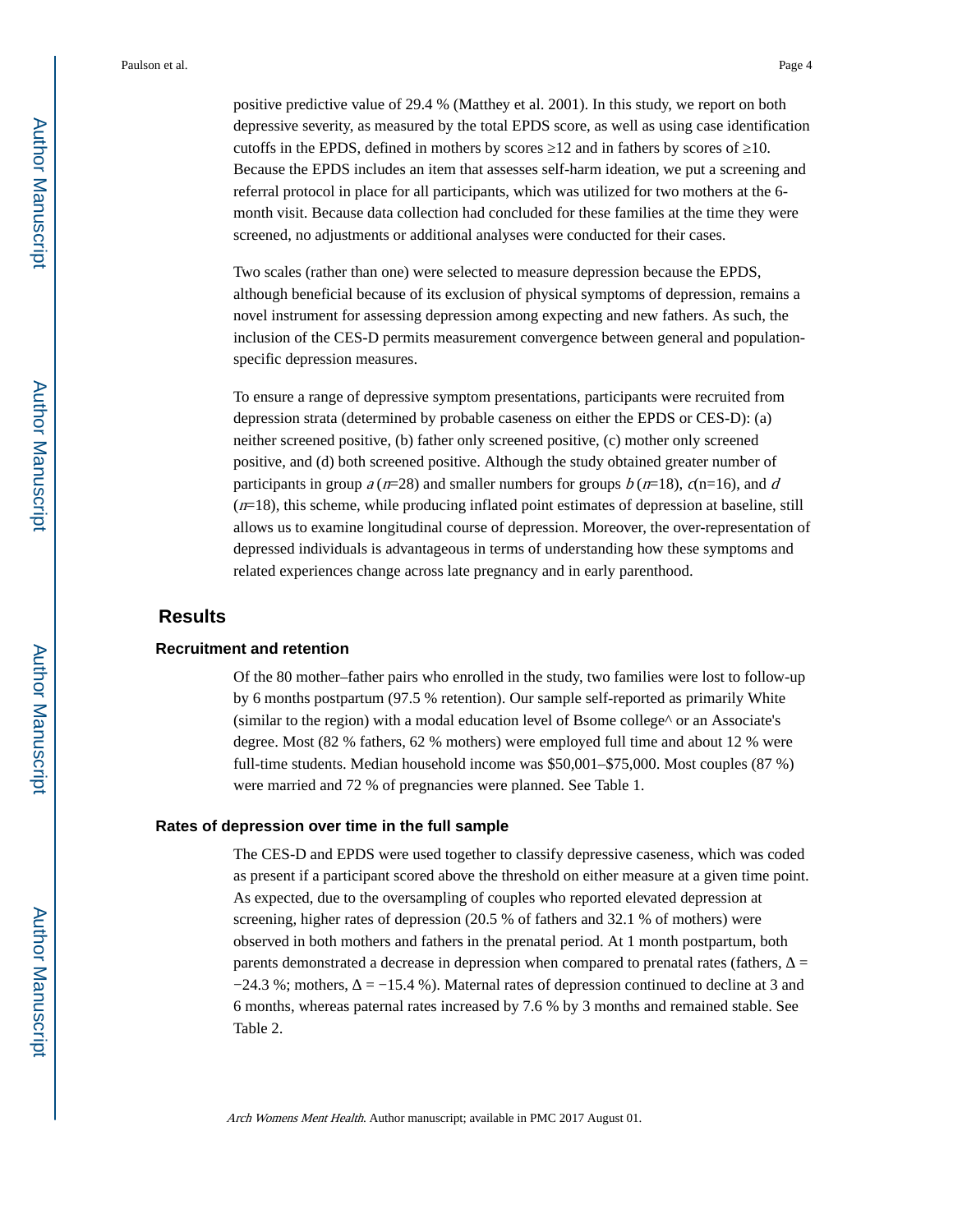#### **Depressive symptomatology over time in the full sample**

Average depressive symptom severity also declined in a roughly linear fashion, with patterns of symptom severity decline being similar for mothers and fathers. See Fig. 1.

#### **Persistence and remission of depression**

Among the 24 mothers who were defined as depression cases in the third trimester visit, 18 (75 %) continued to meet case definition criteria by 6 months postpartum. Similarly, most cases identified at 1 month postpartum and 3 months postpartum continued to meet criteria by 6 months (79 and 86 %, respectively). Of the 24 mothers who were depressed at the thirrd trimester visit, 17 (71 %) were classified as depressed at all three subsequent visits, whereas none of the mothers who were not depressed prenatally showed this pattern of postpartum chronicity.

Among the 14 fathers who were defined as depression cases in the third trimester visit, 12 (86 %) met case definition criteria at 6 months postpartum. Similarly, most cases identified at 1 month postpartum and 3 months postpartum continued to meet criteria by 6 months (85 and 86 %, respectively). Similar to mothers, 11 of the 14 (79 %) fathers who were depressed at the prenatal visit were classified as depressed at all subsequent visits. See Table 3.

#### **Stability of depressive symptomatology**

Depressive symptom severity was relatively stable within both mothers and fathers across time, with stability coefficients (measured by Pearson product–moment correlation) that ranged from .70 to .43 in mothers and .75 to .53 in fathers. As expected, correlations between measures of depression taken at more distant time points were significant but somewhat smaller in value. See Table 4.

#### **Associations between partners' depressive symptom severity**

Repeated measures analysis of variance was used to examine how each parent's prenatal depression predicted the other's level and course of postpartum depressive symptom severity. Because depressive symptoms and depression status were observed to be relatively stable within each individual, baseline depressive symptom severity was statistically controlled in order to assess the incremental influence of the other partner's depression. These analyses also controlled for maternal and paternal income, which was highly correlated with education, race, and employment status (omitted from the model because of colinearity).

Father's prenatal depressive status was associated with a significantly altered course of maternal postpartum depressive symptoms when measured by both the CES-D ( $F(2,70) =$ 3.57,  $p = .033$ , partial  $\eta^2 = .093$ ) and the EPDS (F(2,68) = 3.90,  $p = .025$ , partial  $\eta^2 = .103$ ). With each of these metrics, maternal depressive severity demonstrated a worsening postpartum pattern when fathers were depressed prenatally, whereas maternal depression showed improvement when fathers were not depressed prenatally. Binary logistic regression showed that mothers with prenatally depressed partners were 4.2 times more likely to have worsened depressive symptoms at 6 months than were those with prenatally non-depressed partners (odds ratio (OR) = 4.16, 95 % confidence interval (95%CI) = (1.06, 16.32),  $p =$ . 041).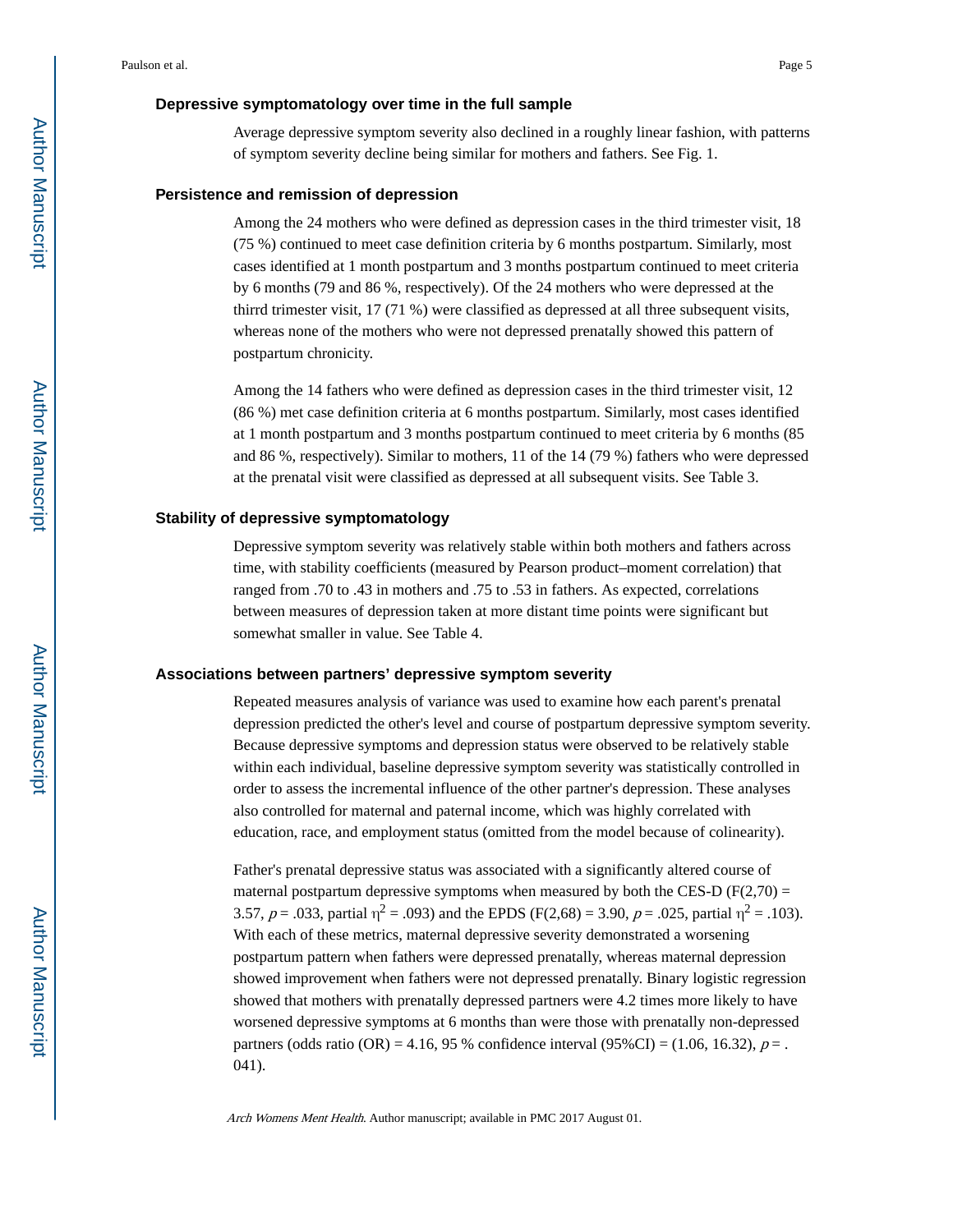In contrast, mother's prenatal depression status did not predict the course or level of

postpartum paternal depression, as measured by the CES-D (CES-D ( $F(2,69) = 0.14$ ,  $p =$ .) 873, partial  $\eta^2 = .004$ ) or the EPDS (F(2,67) = 0.05, p = .951, partial  $\eta^2 = .002$ ). Logistic regression also found no association between prenatal maternal depression and overall change of symptoms in fathers (OR = 1.25,  $95\%$ CI = (0.48, 3.28),  $p = .650$ ). See Fig. 2.

#### **Discussion**

Perinatal depression in mothers has long been understood to be prevalent and deleterious to the developing child and the young family (Beardslee et al. 1998). Recent evidence suggests that paternal depression poses similar risks for children (Ramchandani et al. 2008) and may be linked to maternal depression (Paulson and Bazemore 2010). This study uses a cohort of mother–father pairs, followed from pregnancy to six months postpartum. It is the first study of its kind to use parallel measurement of depression in both parents at multiple time points, spaced closely enough to roughly characterize both parents' course of symptoms during pregnancy and early infancy. In addition to providing information on depressive course, the parallel measurement in both parents was used to examine the interaction between paternal and maternal depression across this time period, information that may be important for screening, prevention, and treatment.

Due to our oversampling strategy, baseline depression rates were high in both mothers (32.1 %) and fathers (20.5 %) when compared to national estimates (mothers, 14 %; fathers, 10 %) (Gavin et al. 2005; Paulson and Bazemore 2010). Our analysis indicates that, although depressive symptom severity declined somewhat from the prenatal measurement to 6 months postpartum, both symptom severity and rates of depression were quite stable. Among mothers who were depressed in the third trimester, 75 % continued to be depressed by 6 months postpartum with only 14 % of cases that were initially non-depressed meeting case definition criteria at any of the three postpartum time points. Fathers showed a similar stability, with 86 % of prenatally depressed cases continuing to meet case definition criteria at all three postpartum time points. These findings are consistent with prior literature that suggests symptom stability from late pregnancy through the first postpartum year (Moss et al. 2009) among women. This is the first study to identify a similar pattern among fathers during this same time period.

Prenatal depression in fathers was a significant predictor of change in maternal depression across the postpartum period; mothers with prenatally depressed partners showed worsening depressive symptoms whereas mothers with prenatally non-depressed partners showed an improving symptom course. In terms of the predictive value of prenatal paternal depression, it is noteworthy that mothers whose partners were depressed were more than four times more likely to have worsened symptoms by 6 months postpartum. Prior studies have suggested a role of cumulative psychosocial stressors, including financial distress and poor social support, in predicting maintained or worsening depressive symptoms postpartum (Klier et al. 2008). Our current findings suggest that early paternal depression incrementally increases the risk for continued or worsened maternal depressive symptoms through 6 months postpartum.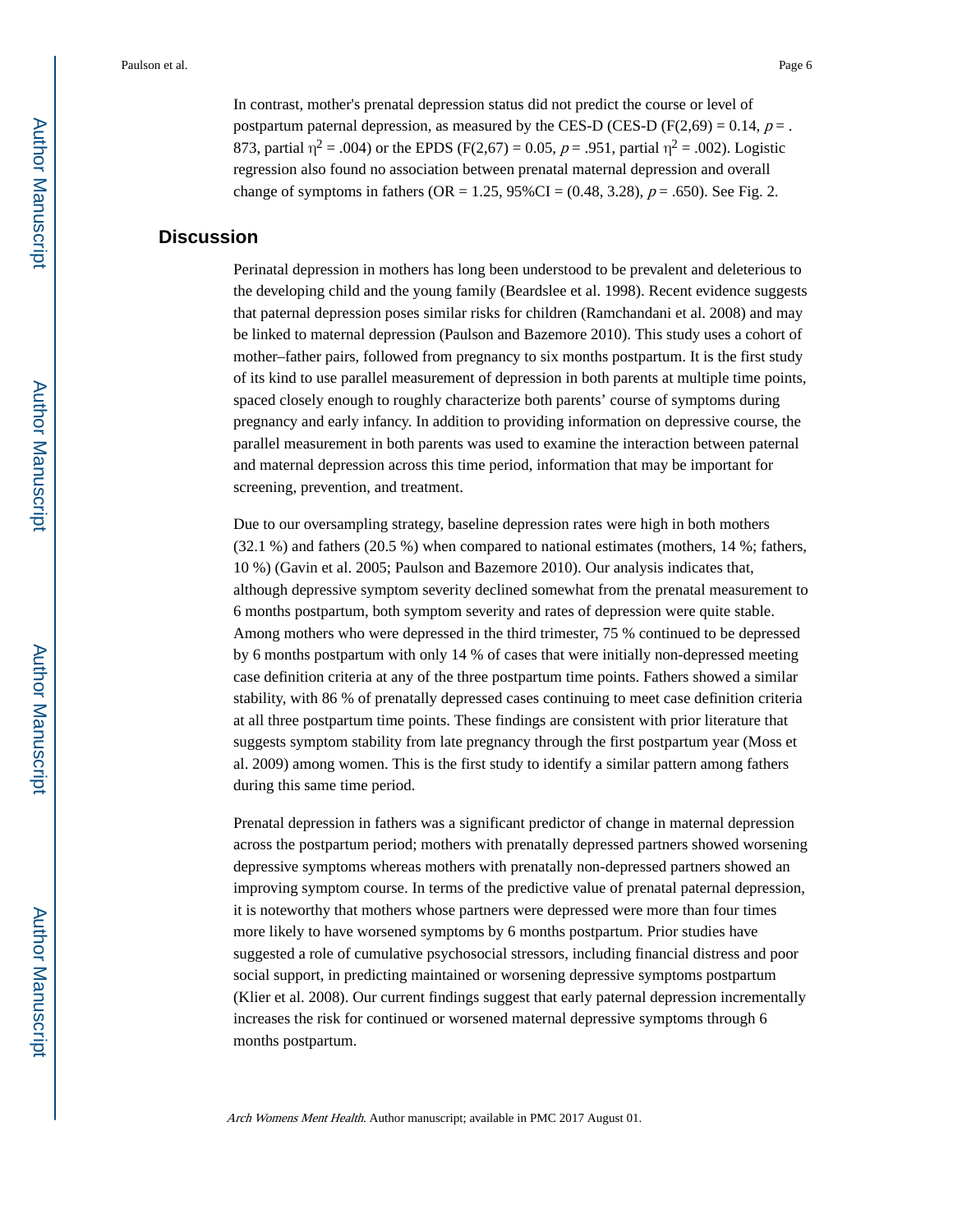factor in its observed correlation with paternal depression (Dudley et al. 2001; Schumacher et al. 2008), our findings suggest the opposite. We found that earlier maternal depression did not predict changes in paternal depressive symptoms over time. Although our data do not explain why maternal depression was affected by earlier paternal depression but not vice versa, most of our study mothers remained at home with their newborns for longer periods of time than did the fathers, who most often returned to work soon after the birth. Fathers' easier access to a greater breadth of social contacts may have buffered them from these effects.

In terms of strengths, the current study utilized a prospective design that included parallel measurement in mothers and fathers. Because of the relatively close timing of study visits, we were able to characterize trends in maternal and paternal depression over the short but often unstable time during which expecting parents transition and adjust to new parenthood. This timing is also advantageous in terms of intervention and prevention, as expecting and new parents attend frequent medical visits and may be uniquely attuned to efforts that originate in these settings. Important in this context was our notably low attrition rate (2 %), which is often a source of bias in similar studies. Furthermore, the measures used to assess depression are both well accepted in terms of reliability and validity and widely used in medical practices, underscoring the generalizability of study findings.

Some limitations of our study should be acknowledged. Our design included an oversampling of couples in which at least one partner was experiencing elevated prenatal depression. For this reason, reported depression rates are overestimates of the underlying population from which participants were selected. Furthermore, participants were not randomly sampled from the population and the final sample was disproportionately white, married, and more educated. This may limit the generalizability of our findings. Importantly, the classification of depression into probable cases versus non-cases was done via symptom questionnaire rather than clinical diagnosis. Although this method of case identification is closely parallel (Vredenburg et al. 1993), it remains a proxy for clinical diagnosis.

Our findings have several implications that should be considered for practical or clinical application. Principally, paternal depressive symptoms are consistently correlated with maternal symptoms and the presence of significant paternal symptoms during late pregnancy is a clear predictor of a poorer maternal course. In addition to conducting screenings, which the American College of Obstetricians and Gynecologists suggests may greatly benefit mothers and their families (American College of Obstetricians and Gynecologists 2010), healthcare providers working with pregnant women and new mothers should also make efforts to include fathers in health assessments. This may be important for both for the improvement of overall early family health and for the welfare of the mother, who may struggle with increased depressive symptoms themselves when their partners are also depressed. Although the literature on timing of screening for perinatal depression in fathers is poorly developed, some evidence suggests that depression timing may be parallel to maternal depression. Future studies examining maternal or paternal depression should include measures of both partners, as the present findings affirm a growing body of evidence showing the correlation between partners' depressive symptoms (Paulson and Bazemore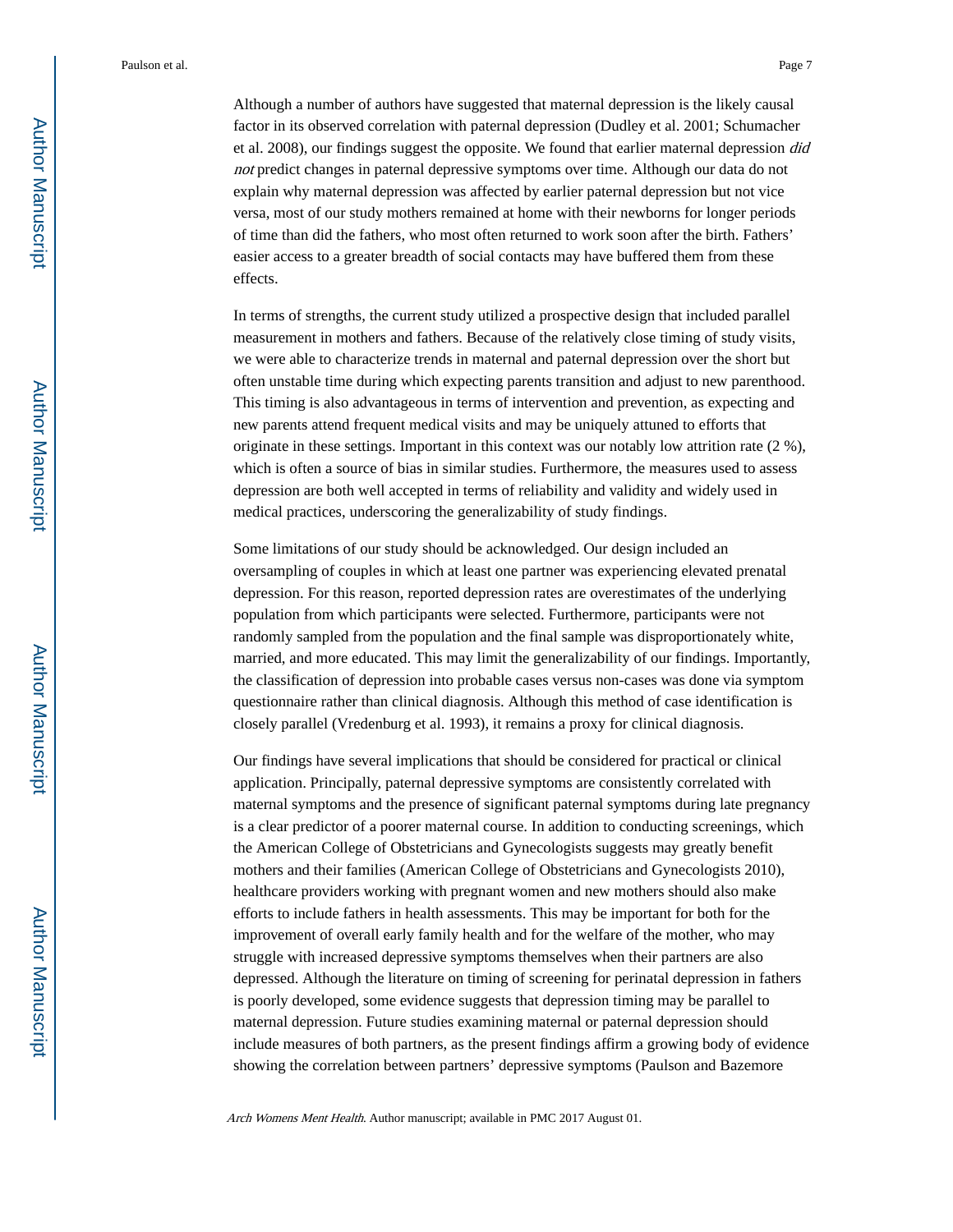2010). At present, despite the documentation of various ways in which maternal and paternal depressive symptoms are associated with one another, relatively little work has been done to explore the mechanisms through which these are associated. Identifying family interactions or examining models of cumulative family stress will be a next important step in this research that may identify points of leverage around which interventions might be designed.

#### **Acknowledgments**

Portions of this work were funded by a grant from the Eunice Kennedy Shriver National Institute of Child Health and Human Development (1R21HD060942). 3

#### **References**

- American College of Obstetricians and Gynecologists. Screening for depression during and after pregnancy. ACOG; Albany: 2010.
- Beardslee WR, Versage EM, Gladstone TR. Children of affectively ill parents: a review of the past 10 years. J Am Acad Child Adolesc Psychiatry. 1998; 37:1134–1141. [PubMed: 9808924]
- Bennett HA, Einarson A, Taddio A, Koren G, Einarson TR. Prevalence of depression during pregnancy: systematic review. Obstet Gynecol. 2004; 103:698–709. [PubMed: 15051562]
- Bowen A, Bowen R, Butt P, Rahman K, Muhajarine N. Patterns of depression and treatment in pregnant and postpartum women. Can J Psychiatry. 2012; 57:161–167. [PubMed: 22398002]
- Brennan P, Hammen C, Andersen M, Bor W. Chronicity, severity, and timing of maternal depressive symptoms: relationship with child outcomes at age 5. Dev Psychol. 2000; 36:759–766. [PubMed: 11081699]
- Carothers AD, Murray L. Estimating psychiatric morbidity by logistic regression: application to postnatal depression in a community sample. Psychol Med. 1990; 20:695–702. [PubMed: 2236379]
- Cooper PJ, Murray L. Course and recurrence of postnatal depression. Evidence for the specificity of the diagnostic concept. Br J Psychiatry. 1995; 166:191–195. [PubMed: 7728362]
- Cox J. Postnatal depression in fathers. Lancet. 2005; 366:982. [PubMed: 16168775]
- Cox J, Holden J, Sogovsky R. Detection of postnatal depression-development of the 10-item Edinburgh postnatal depression scale. Br J Psychiatry. 1987; 150:782–786. [PubMed: 3651732]
- Davis RN, Davis MM, Freed GL, Clark SJ. Fathers' depression related to positive and negative parenting behaviors with 1-year-old children. Pediatrics. 2011; 127:612–618. doi:10.1542/peds. 2010-1779. [PubMed: 21402627]
- Deater-Deckard K, Pickering K, Dunn JF, Golding J. Family structure and depressive symptoms in men preceding and following the birth of a child. The Avon longitudinal study of pregnancy and childhood study team. Am J Psychiatry. 1998; 155:818–823. [PubMed: 9619156]
- Dudley M, Roy K, Kelk N, Bernard D. Psychological correlates of depression in fathers and mothers in the first postnatal year. J Reprod Infant Psychol. 2001; 19:187–202.
- Gavin NI, Gaynes BN, Lohr KN, Meltzer-Brody S, Gartlehner G, Swinson T. Perinatal depression: a systematic review of prevalence and incidence. Obstet Gynecol. 2005; 106:1071–1083. doi: 10.1097/01.AOG.0000183597.31630.db. [PubMed: 16260528]
- Gaynes BN, Gavin N, Meltzer-Brody S, et al. Perinatal depression: prevalence, screening, accuracy, and screening outcomes. Evid Reprod Technol Assess (Summ). 2005; 119:1–8.
- Goodman JH. Paternal postpartum depression, its relationship to maternal postpartum depression, and implications for family health. J Adv Nurs. 2004; 45:26–35. [PubMed: 14675298]
- Gotlib I, Whiffen V, Mount J, Milne K, Cordy N. Prevalence rates and demographic characteristics associated with depression in pregnancy and postpartum. J Consult Clin Psychol. 1989; 57:269– 274. [PubMed: 2785127]
- Heron J, O'Connor TG, Evans J, Golding J, Glover V. The course of anxiety and depression through pregnancy and the postpartum in a community sample. J Affect Disord. 2004; 80:65–73. doi: 10.1016/j.jad.2003.08.004. [PubMed: 15094259]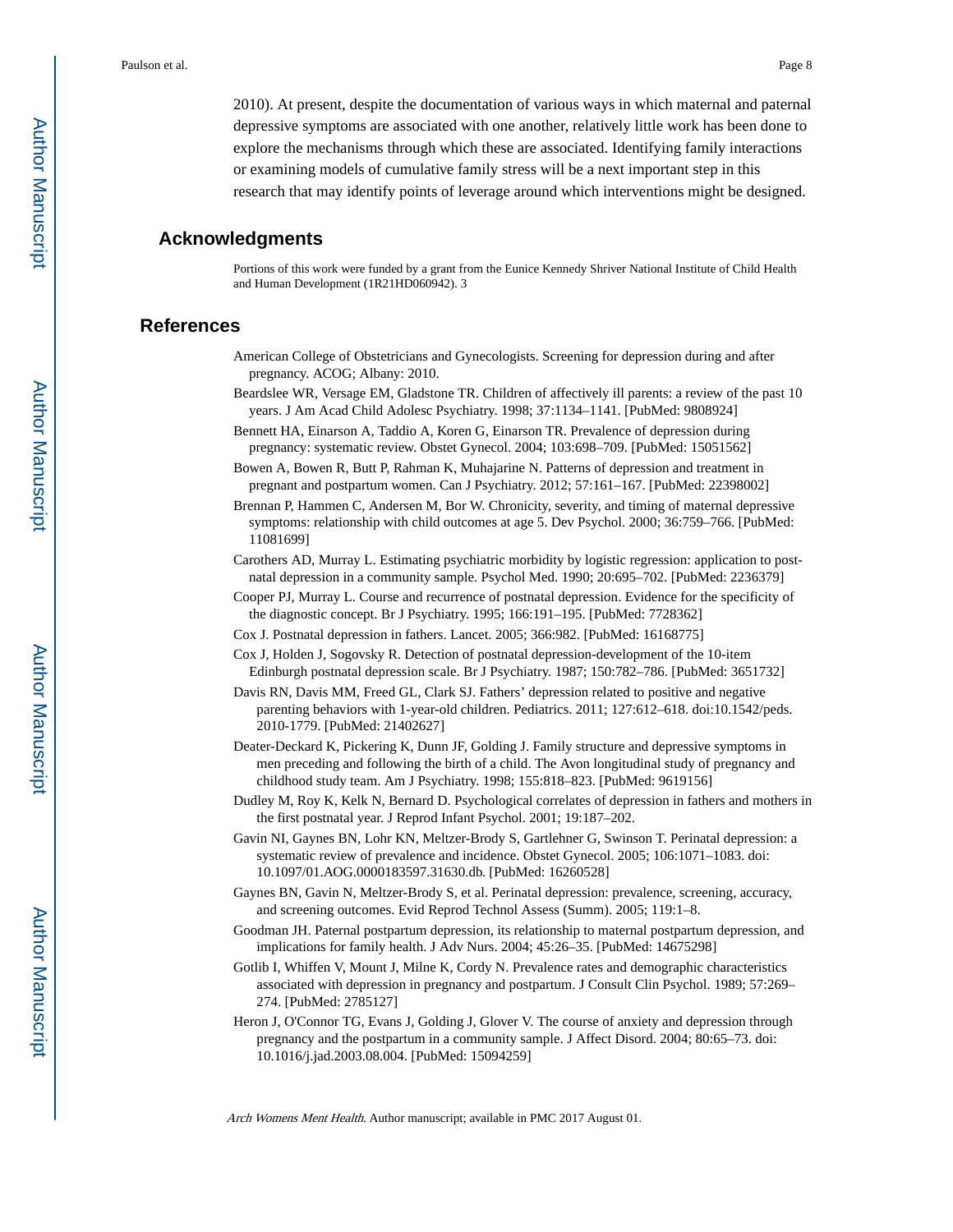- Horowitz JA, Goodman J. A longitudinal study of maternal post-partum depression symptoms. Res Theory Nurs Pract. 2004; 18:149–163. [PubMed: 15553344]
- Klier CM, Rosenblum KL, Zeller M, Steinhardt K, Bergemann N, Muzik M. A multirisk approach to predicting chronicity of postpartum depression symptoms. Depress Anxiety. 2008; 25:718–724. doi:10. 1002/da.20419. [PubMed: 18729148]
- Lee DT, Chung TK. Postnatal depression: an update. Best Pract Res Clin Obstet Gynaecol. 2007; 21:183–191. doi:10.1016/j.bpobgyn.2006.10.003. [PubMed: 17157072]
- Lee AM, Lam SK, Sze Mun Lau SM, Chong CS, Chui HW, Fong DY. Prevalence, course, and risk factors for antenatal anxiety and depression. Obstet Gynecol. 2007; 110:1102–1112. doi: 10.1097/01.AOG.0000287065.59491.70. [PubMed: 17978126]
- Madsen SA, Juhl T. Paternal depression in the postnatal period assessed with traditional and male depression scales. J Men's Health Gender. 2007; 4:26–31.
- Matthey S, Barnett B, Ungerer J, Waters B. Paternal and maternal depressed mood during the transition to parenthood. J Affect Disord. 2000; 60:75–85. [PubMed: 10967366]
- Matthey S, Barnett B, Kavanagh DJ, Howie P. Validation of the Edinburgh Postnatal Depression Scale for men, and comparison of item endorsement with their partners. J Affect Disord. 2001; 64:175– 184. [PubMed: 11313084]
- Monti F, Agostini F, Marano G, Lupi F. The course of maternal depressive symptomatology during the first 18 months postpartum in an Italian sample. Arch Womens Ment Health. 2008; 11:231–238. doi: 10.1007/s00737-008-0017-6. [PubMed: 18493711]
- Moss KM, Skouteris H, Wertheim EH, Paxton SJ, Milgrom J. Depressive and anxiety symptoms through late pregnancy and the first year post birth: an examination of prospective relationships. Arch Womens Ment Health. 2009; 12:345–349. doi:10.1007/s00737-009-0086-1. [PubMed: 19565328]
- Paulson JF, Bazemore SD. Prenatal and postpartum depression in fathers and its association with maternal depression: a meta-analysis. JAMA. 2010; 303:1961–1969. doi:10.1001/jama.2010.605. [PubMed: 20483973]
- Paulson JF, Keefe HA, Leiferman JA. Early parental depression and child language development. J Child Psychol Psychiatry. 2009; 50:254–262. doi:10.1111/j.1469-7610.2008.01973.x. [PubMed: 19175819]
- Perren S, von Wyl A, Burgin D, Simoni H, von Klitzing K. Depressive symptoms and psychosocial stress across the transition to parenthood: associations with parental psychopathology and child difficulty. J Psychosom Obstet Gynaecol. 2005; 26:173–183. [PubMed: 16295515]
- Radloff LS. The CES-D scale: a self-report depression scale for research in the general population. J Appl Psychol Measure. 1977; 1:385–401.
- Ramchandani P, Stein A, Evans J, O'Connor TG. Paternal depression in the postnatal period and child development: a prospective population study. Lancet. 2005; 365:2201–2205. [PubMed: 15978928]
- Ramchandani PG, Stein A, O'Connor TG, Heron J, Murray L, Evans J. Depression in men in the postnatal period and later child psychopathology: a population cohort study. J Am Acad Child Adolesc Psychiatry. 2008; 47:390–398. [PubMed: 18388761]
- Raskin VD, Richman JA, Gaines C. Patterns of depressive symptoms in expectant and new parents. Am J Psychiatry. 1990; 147:658–660. [PubMed: 2327497]
- Schumacher M, Zubaran C, White G, White G. Bringing birth-related paternal depression to the fore women and birth. J Aust College Midwives. 2008; 21:65–70.
- Vredenburg K, Flett GL, Krames L. Analog versus clinical depression a critical reappraisal. Psychol Bull. 1993; 113:327–344. doi:10.1037/ 0033-2909.113.2.327. [PubMed: 8451338]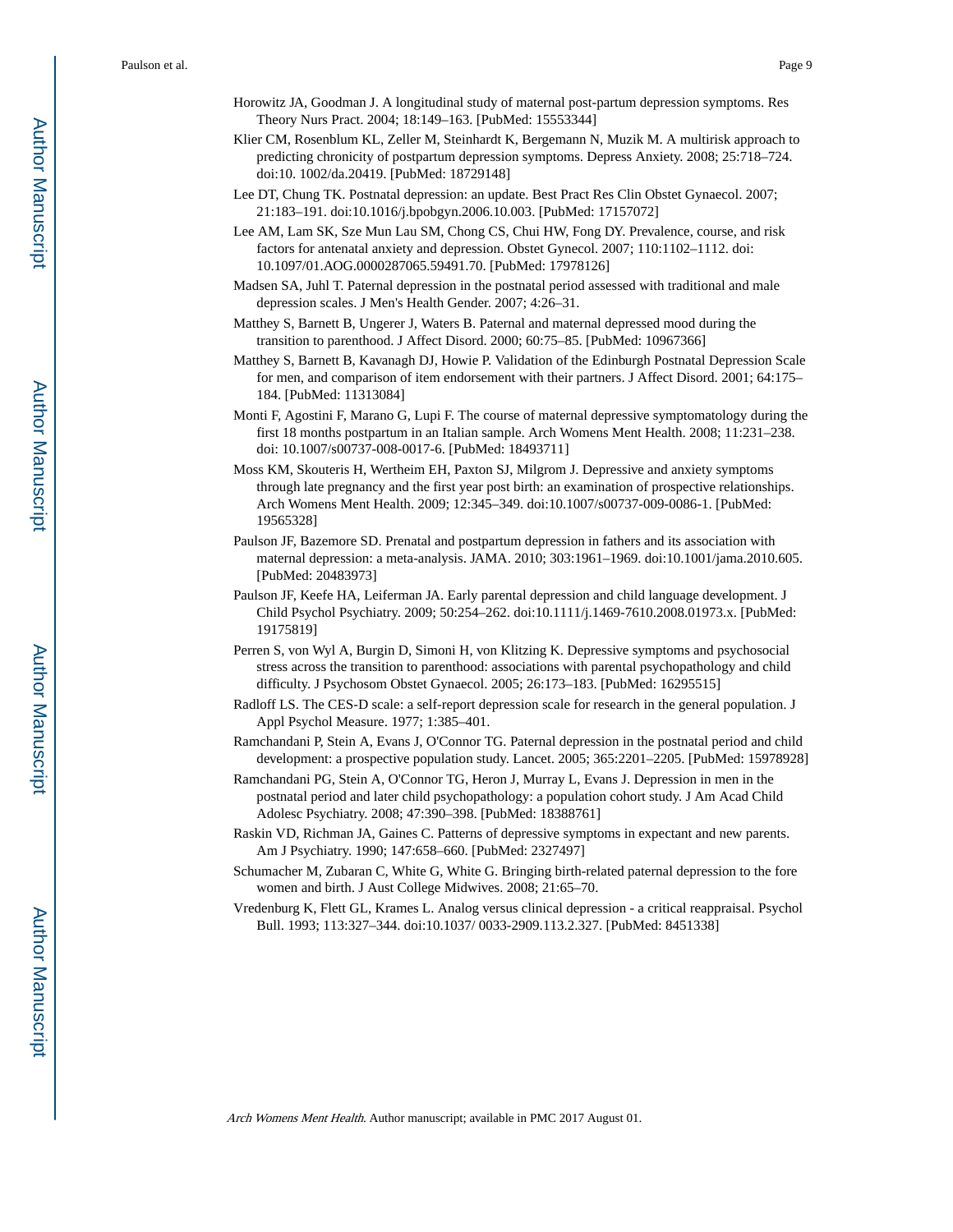

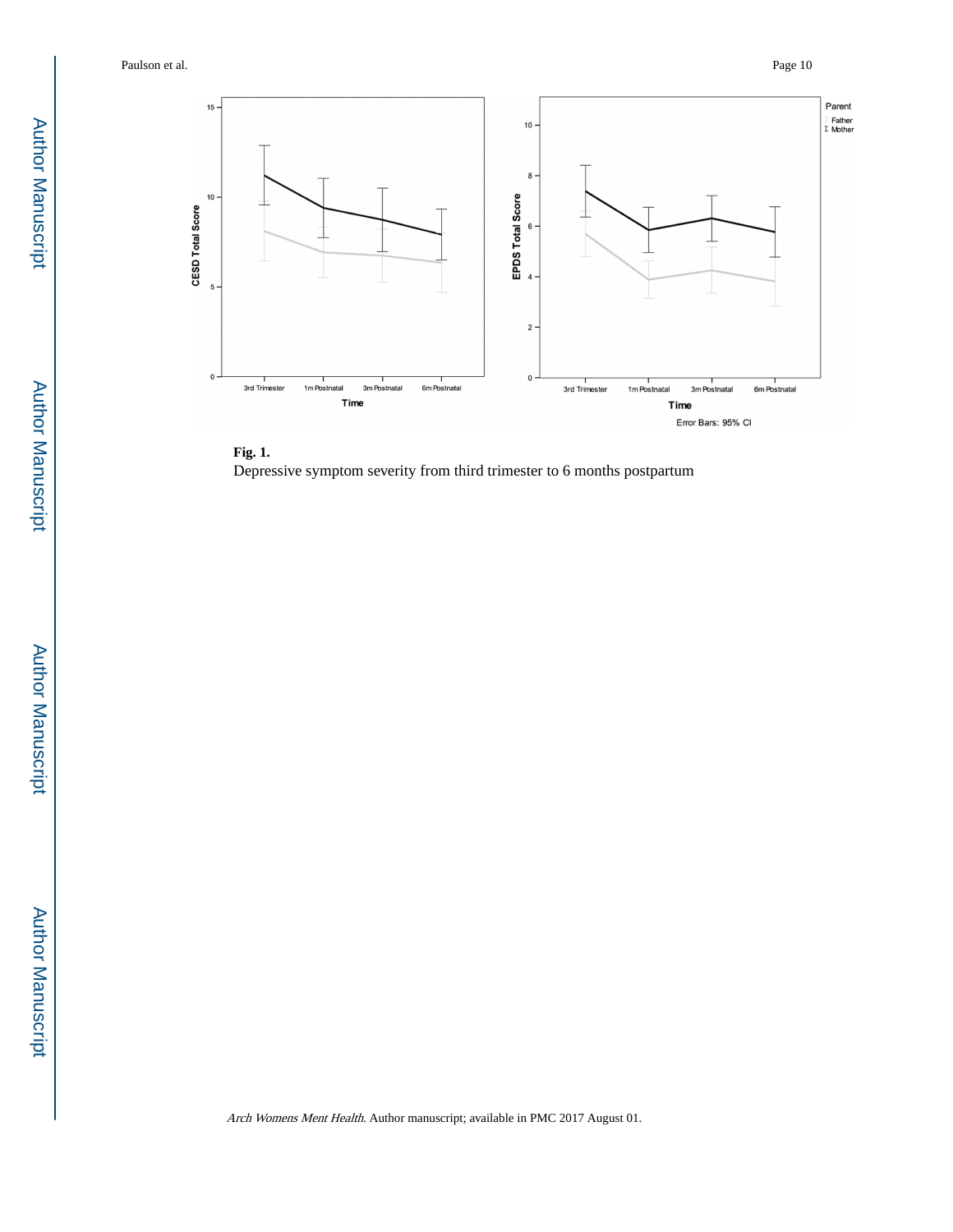Paulson et al. Page 11





Postpartum course of depressive symptom severity change as a function of partner's prenatal depression status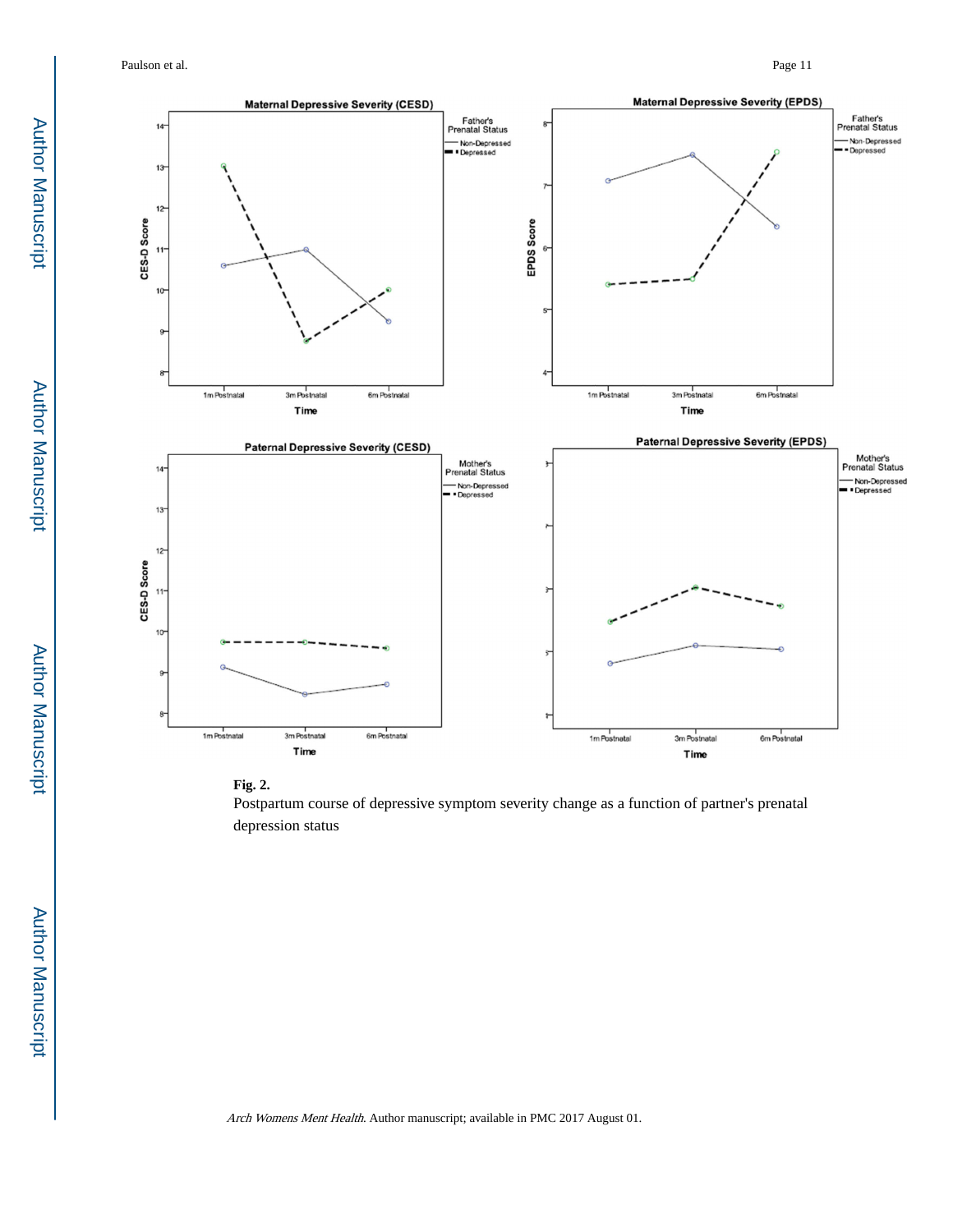#### **Table 1**

### Sample demographics

|                                                   | Mothers                  |                                 | <b>Fathers</b>           |                                   | <b>Total sample</b> |         |
|---------------------------------------------------|--------------------------|---------------------------------|--------------------------|-----------------------------------|---------------------|---------|
| Mean age (SD)                                     | 28.5                     | (6.4)                           | 30.6                     | (6.8)                             | 29.6                | (6.6)   |
|                                                   | $\boldsymbol{n}$         | $(\% )$                         | $\sqrt{n}$               | $(\%)$                            | $\boldsymbol{n}$    | $(\% )$ |
| Race/ethnicity                                    |                          |                                 |                          |                                   |                     |         |
| White                                             | 56                       | (71.8)                          | 58                       | (74.4)                            | 114                 | (73.1)  |
| <b>Black/African American</b>                     | 8                        | (10.3)                          | 7                        | (9.0)                             | 15                  | (9.6)   |
| Hispanic or Latino                                | 7                        | (9.0)                           | 6                        | (7.7)                             | 13                  | (8.3)   |
| Asian                                             | $\overline{c}$           | (2.6)                           | $\overline{c}$           | (2.6)                             | $\overline{4}$      | (2.6)   |
| Other/multiracial                                 | 5                        | (6.4)                           | 5                        | (6.4)                             | 10                  | (6.4)   |
| Education                                         |                          |                                 |                          |                                   |                     |         |
| High school diploma/GED or less                   | 5                        | (5.1)                           | 10                       | (12.8)                            | 15                  | (9.6)   |
| Some college, trade school, or associate's degree | 27                       | (34.6)                          | 27                       | (34.6)                            | 54                  | (34.6)  |
| Bachelor's degree                                 | 21                       | (26.9)                          | 20                       | (25.6)                            | 41                  | (26.3)  |
| Master's degree                                   | 16                       | (20.5)                          | 18                       | (23.1)                            | 34                  | (21.8)  |
| Doctorate degree                                  | 9                        | (11.5)                          | $\overline{c}$           | (2.6)                             | 11                  | (7.1)   |
| Employment status                                 |                          |                                 |                          |                                   |                     |         |
| Full-time                                         | 48                       | (61.5)                          | 64                       | (82.1)                            | 112                 | (71.8)  |
| Part-time                                         | 9                        | (11.5)                          | 5                        | (6.4)                             | 14                  | (9.0)   |
| Unemployed                                        | 12                       | (15.4)                          | 5                        | (6.4)                             | 17                  | (10.9)  |
| Military status                                   |                          |                                 |                          |                                   |                     |         |
| Active duty                                       | $\mathbf{1}$             | (1.3)                           | 7                        | (9.0)                             | 8                   | (5.1)   |
| Reserves                                          | $\boldsymbol{0}$         | (0)                             | 3                        | (3.8)                             | 3                   | (1.9)   |
| Student status                                    |                          |                                 |                          |                                   |                     |         |
| Full-time                                         | 11                       | (14.1)                          | 7                        | (9.0)                             | 18                  | (11.5)  |
| Part-time                                         | $\overline{4}$           | (5.1)                           | $\overline{\mathcal{L}}$ | (5.1)                             | 8                   | (5.1)   |
| Annual household income                           |                          |                                 |                          |                                   |                     |         |
| \$10,000-\$20,000                                 |                          |                                 |                          |                                   | 5                   | (6.4)   |
| \$20,001-\$30,000                                 |                          |                                 |                          | $\overline{\phantom{0}}$          | 6                   | (7.7)   |
| \$30,001-\$40,000                                 |                          |                                 |                          |                                   | 12                  | (15.4)  |
| \$40,001-\$50,000                                 |                          |                                 |                          | $\overline{\phantom{0}}$          | $\overline{4}$      | (5.1)   |
| \$50,001-\$75,000                                 |                          |                                 |                          |                                   | 14                  | (17.9)  |
| $>$ \$75,000                                      |                          |                                 |                          |                                   | 37                  | (47.4)  |
| Marital status                                    | −.                       | Ξ.                              | $\qquad \qquad -$        | -                                 |                     |         |
| Married                                           | $\overline{\phantom{a}}$ | $\frac{1}{2}$ and $\frac{1}{2}$ | $\equiv$                 | $\frac{1}{2}$                     | 68                  | (87.2)  |
| Unmarried                                         |                          |                                 |                          |                                   | 10                  | (12.8)  |
| Pregnancy intentions                              | $\sim$                   | $\equiv$                        | $\overline{\phantom{0}}$ | -                                 |                     |         |
| Planned                                           |                          | $\equiv$                        | Ξ.                       | $\equiv$                          | 56                  | (71.8)  |
| Unplanned                                         |                          |                                 |                          |                                   | 22                  | (28.2)  |
| Pregnancy health status                           | - 1                      | $-$                             | $\overline{\phantom{0}}$ | $\hspace{1.0cm} - \hspace{1.0cm}$ |                     |         |
| High-risk                                         |                          | $\equiv$                        | $\frac{1}{2}$            | $\qquad \qquad -$                 | 15                  | (19.2)  |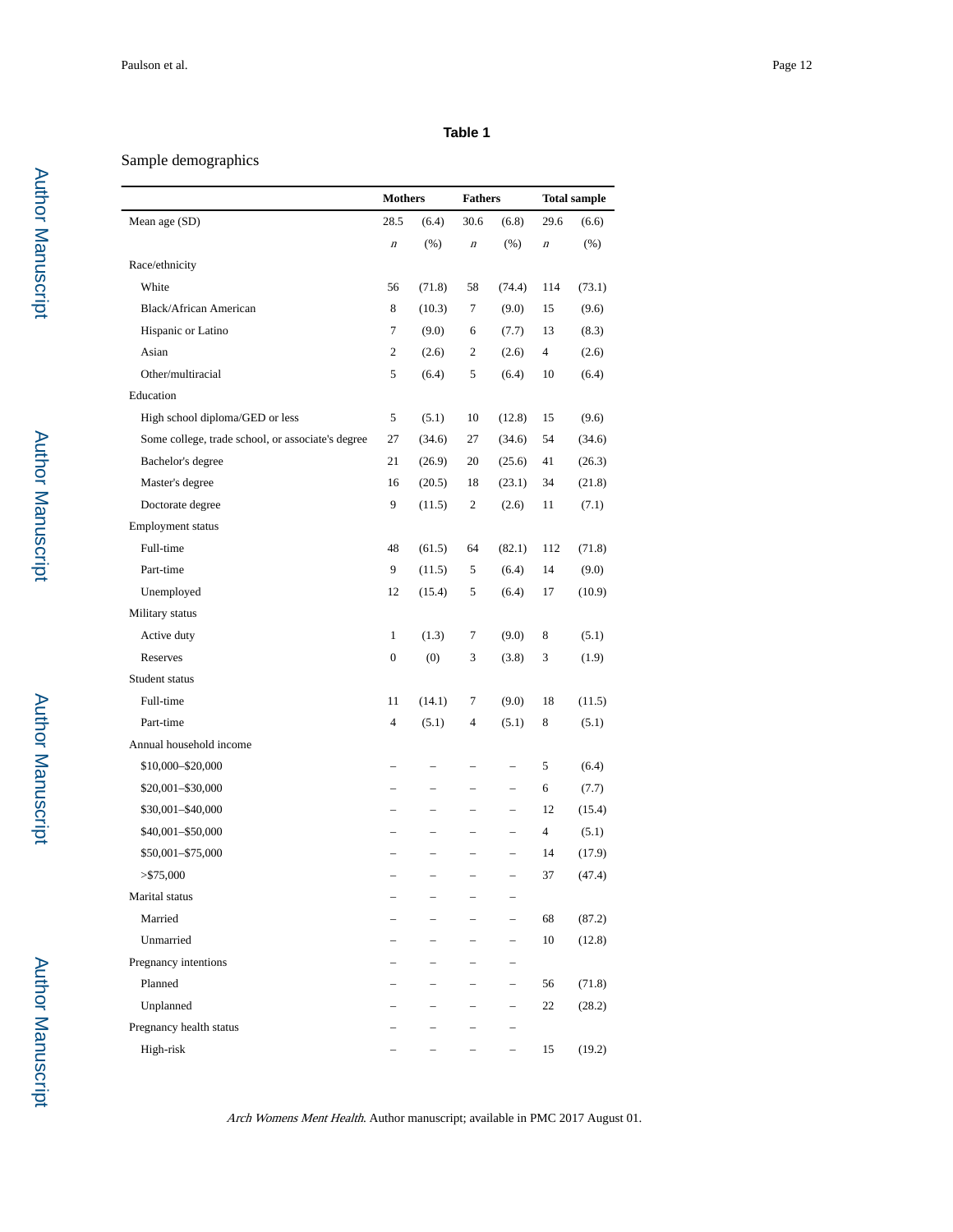|               | <b>Mothers</b> |  | <b>Fathers</b> |                          | <b>Total sample</b> |        |
|---------------|----------------|--|----------------|--------------------------|---------------------|--------|
| Not high-risk |                |  |                |                          | 57                  | (73.1) |
| Unsure        |                |  |                | $\overline{\phantom{0}}$ | 6                   | (7.7)  |
| Sex of infant |                |  |                |                          |                     |        |
| Male          |                |  |                |                          | 36                  | (46.2) |
| Female        |                |  |                | $\overline{\phantom{0}}$ | 42                  | (53.8) |

 $N = 78$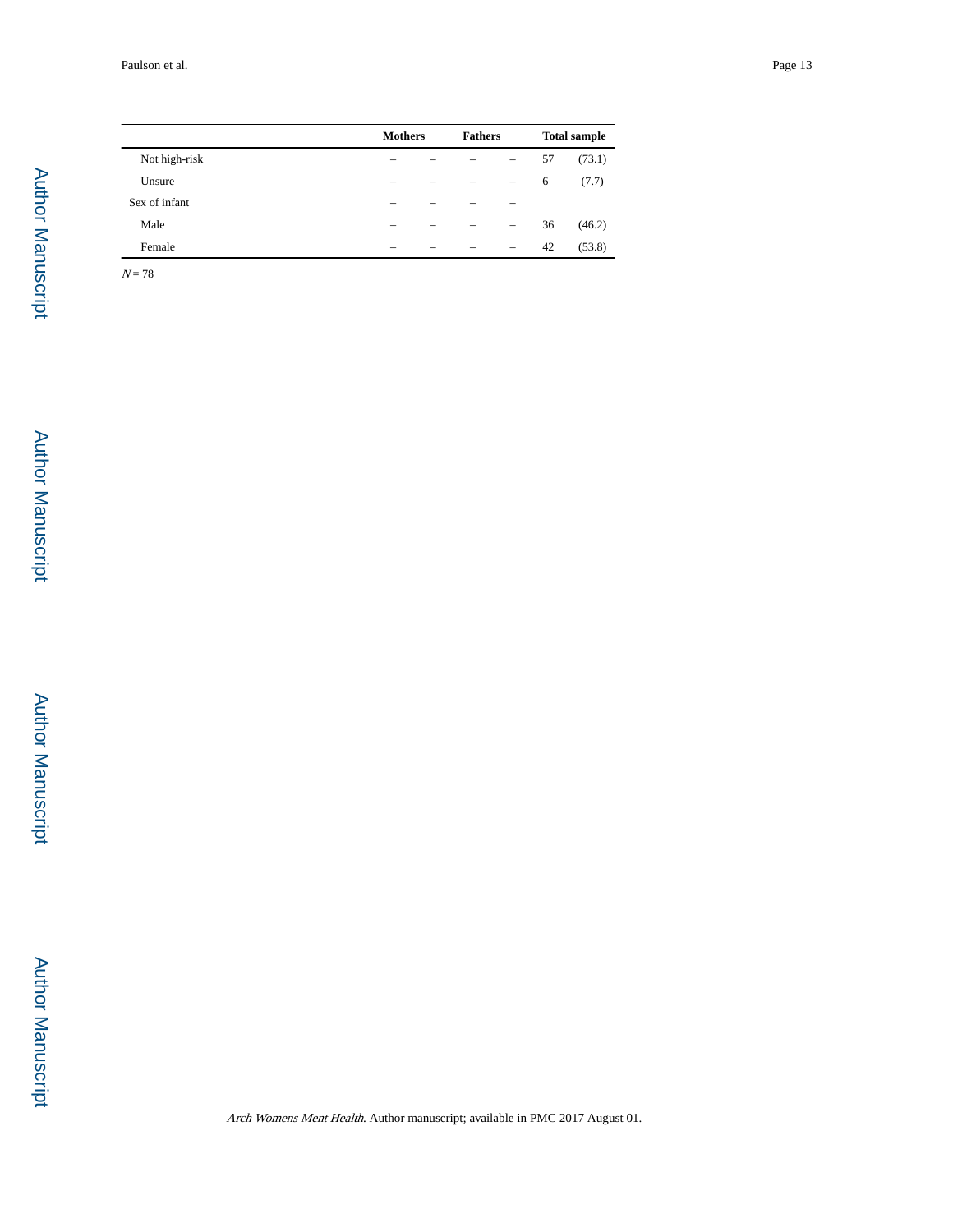#### **Table 2**

#### Rates of depression across the perinatal period

| <b>Parent</b> | Time                | Mean rate $(\% )$ | 95 % confidence interval |               |
|---------------|---------------------|-------------------|--------------------------|---------------|
|               |                     |                   | Lower $(\% )$            | Upper $(\% )$ |
| Father        | Third trimester     | 34.6              | 25.5                     | 43.7          |
|               | 1 month postpartum  | 10.3              | 1.2                      | 19.4          |
|               | 3 months postpartum | 17.9              | 8.9                      | 27.0          |
|               | 6 months postpartum | 17.9              | 8.9                      | 27.0          |
| Mother        | Third trimester     | 38.5              | 29.4                     | 47.6          |
|               | 1 month postpartum  | 23.1              | 14.0                     | 32.2          |
|               | 3 months postpartum | 19.2              | 10.1                     | 28.3          |
|               | 6 months postpartum | 16.7              | 7.6                      | 25.8          |

Author Manuscript

**Author Manuscript** 

Author Manuscript

**Author Manuscript**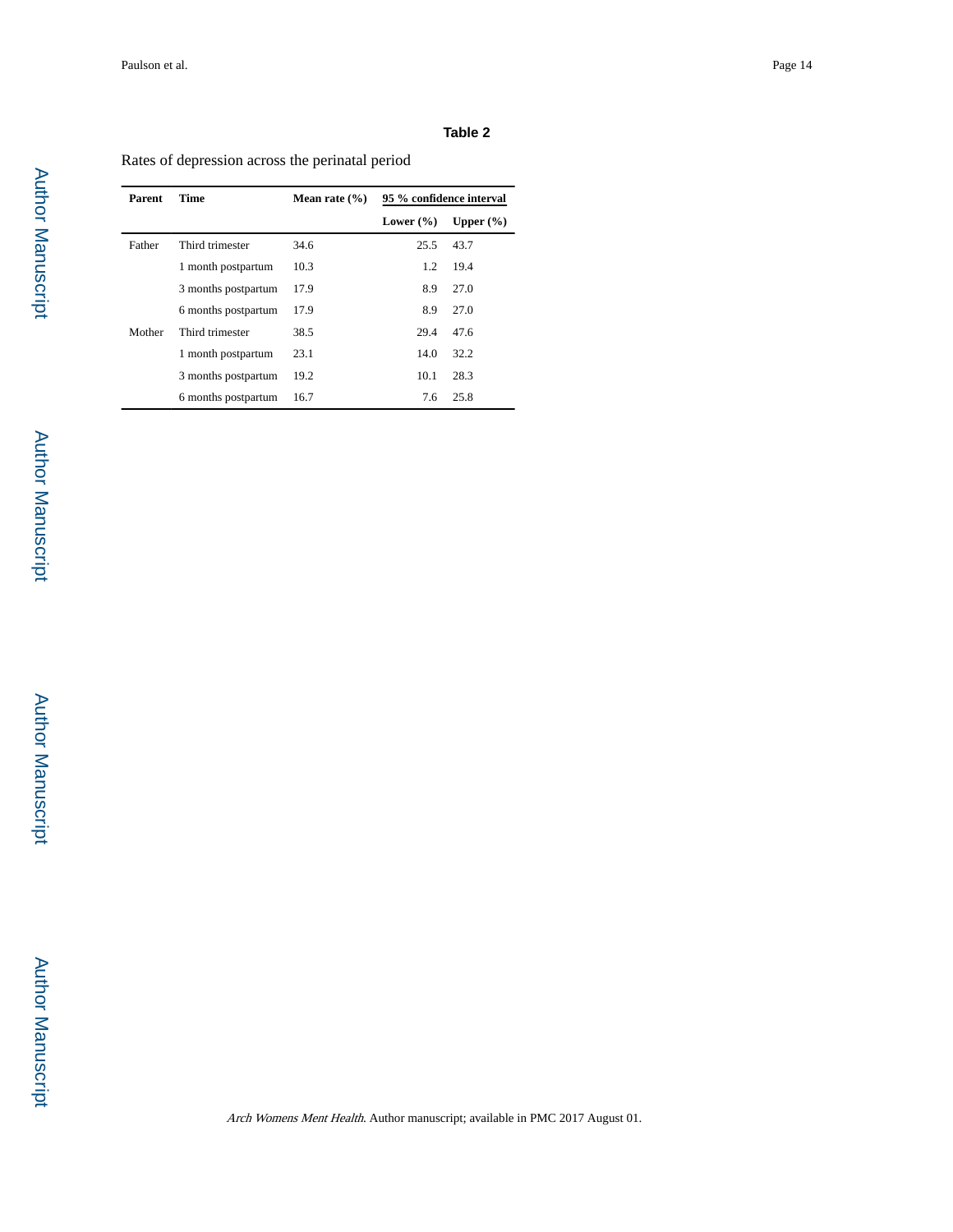$\overline{a}$ 

#### **Table 3**

#### Persistence or remission of depression

|        | $N\left(\frac{6}{6}\right)$ |                        |                    |                     |                     |
|--------|-----------------------------|------------------------|--------------------|---------------------|---------------------|
|        | Reference period            | <b>Third trimester</b> | 1 month postpartum | 3 months postpartum | 6 months postpartum |
| Mother | Third trimester             | 24                     | 19 (79.2 %)        | $17(70.8\%)$        | 18 (75.0 %)         |
|        | 1 month postpartum          |                        | 24 [5 new cases]   | 18 (75 %)           | 19 (79.2 %)         |
|        | 3 months postpartum         |                        |                    | $21$ [3 new cases]  | 18 (85.7 %)         |
| Father | Third trimester             | 14                     | 12 (85.7 %)        | 12(85.7%)           | 12 (85.7 %)         |
|        | 1 month postpartum          |                        | $13$ [1 new case]  | $12(92.3\%)$        | 11 $(84.6\%)$       |
|        | 3 months postpartum         |                        |                    | 14 [2 new cases]    | 12 (85.7 %)         |

Rows represent the proportions of participants defined as depression cases at a reference time point (left row heading) who continue to meet case criteria at each subsequent period. Depression cases are defined as a score above threshold on the EPDS and/or the CES-D